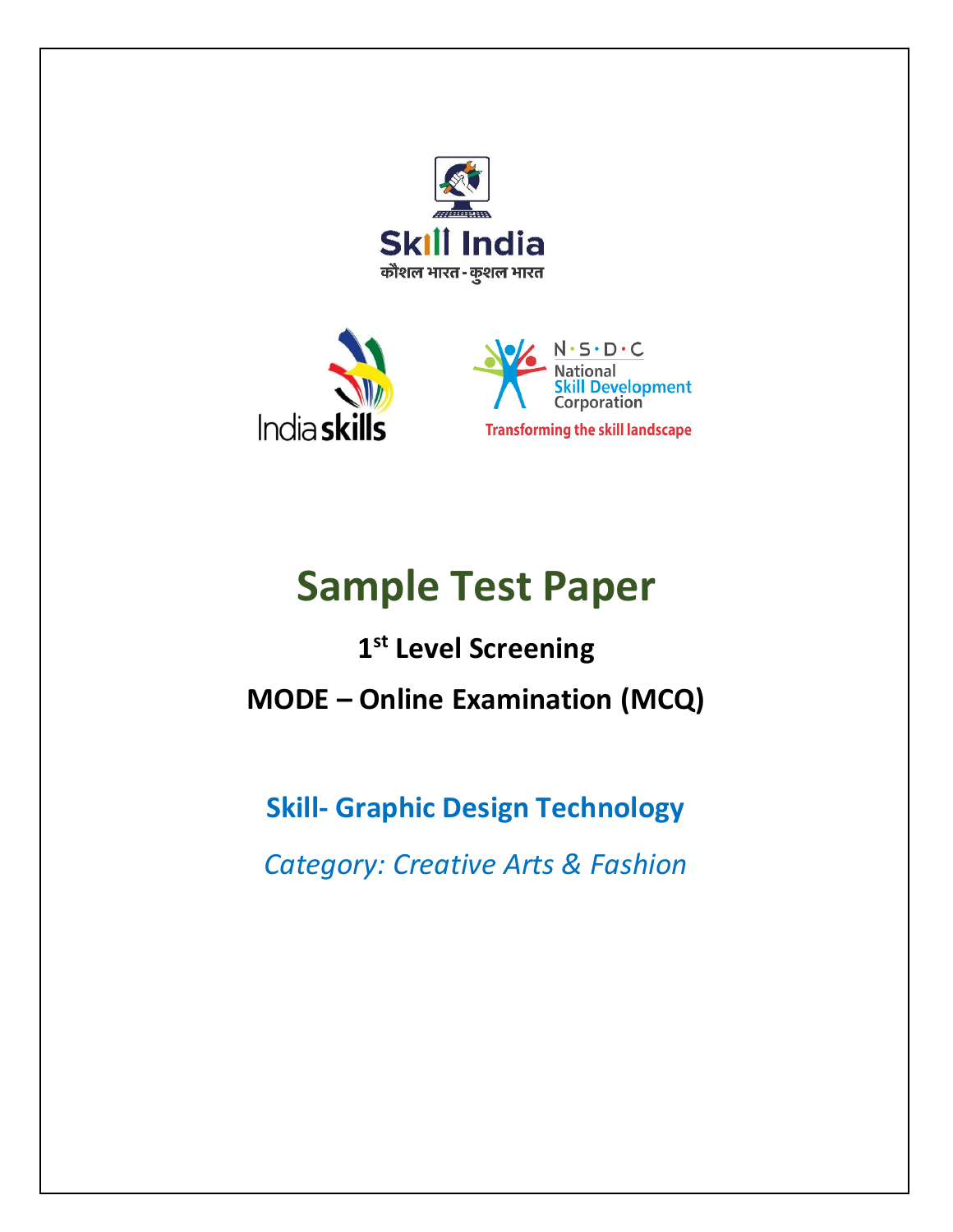## **Syllabus**

#### 1. **Principles of Design**

- a) Fundamental of design principle-
	- Emphasis
	- Balance and Alignment
	- Contrast
	- Repetition
	- Proportion
	- Movement

#### 2. **Design Thinking, Ideation**

a) Approach to Design Thinking-

- Design Thinking Skills
- Identifying Customer Needs
- **•** Applied Creativity
- Design of Services
- **•** Financial Analysis
- Environmental Sustainability

#### b) Systematic Inventive Thinking

- Introduction to Creativity and Closed World Innovation
- Changing Your Mind-set: An Introduction to Fixedness
- Tools for Generating Innovative Ideas
- Researching Creative Ideas to Turn Patterns into Tools and Using the Function Follows Form Approach
- Using the Subtraction Template
- Using the Task Division Template
- Using the Multiplication Template
- Using the Task Unification Template
- Using the Task Unification Template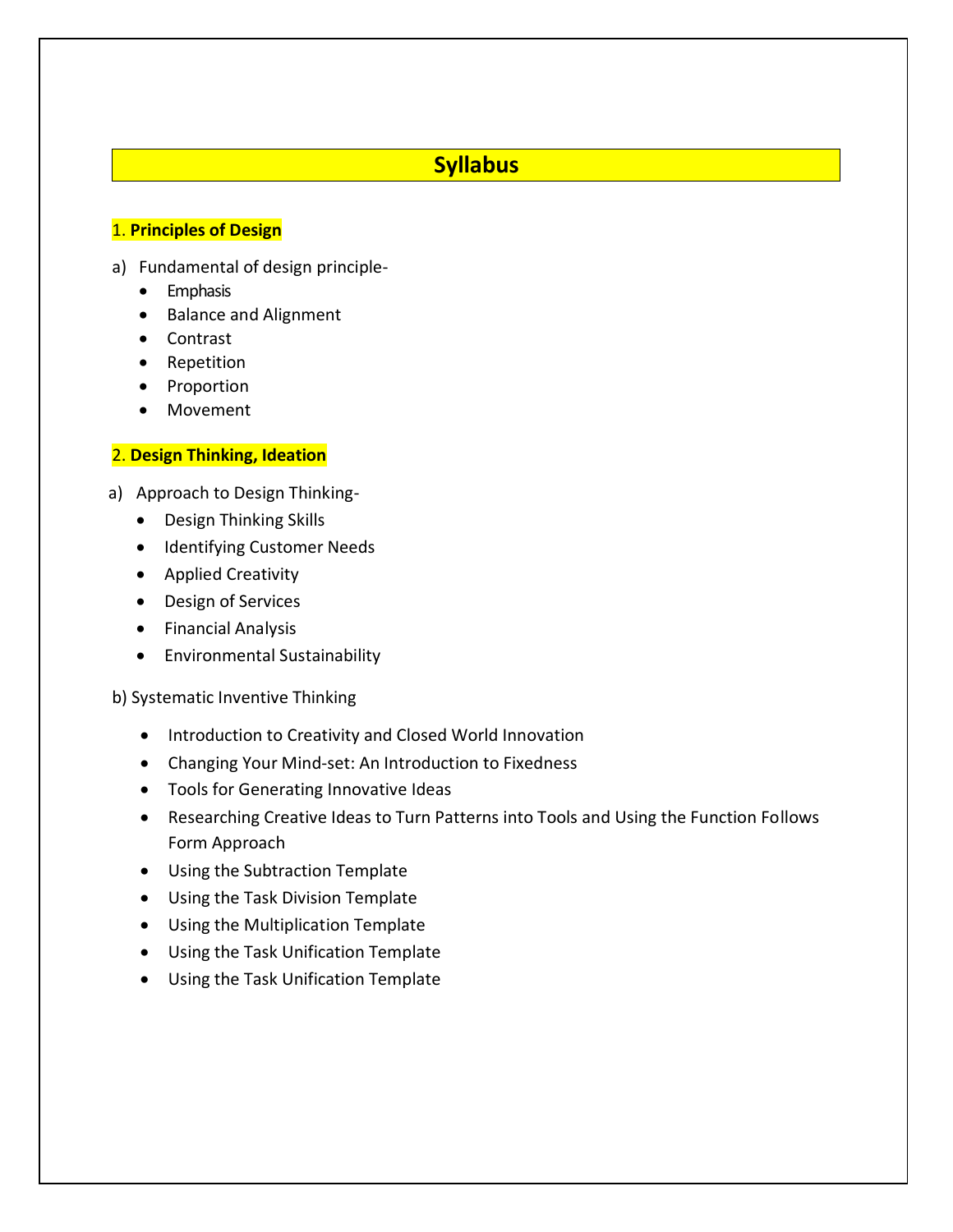#### **3. Introduction to Graphic Design**

- A) Introduction to Design
	- What is Design?
	- Role of a Designer
- B) Process, elements and composition
	- Design Process
	- Design Elements
	- Visual Composition
- C) Photo Compositing/ Manipulation
	- Introduction to Photo Composting/manipulation
	- Getting assets for your first compositing
	- Refining selection
	- Compositing and adjusting the color levels
	- Exporting your Final Image

#### **4. Art & Design**

- A. Art and Design:
	- Study and research on Art and design forms
	- Identification of material to be used

#### **5. Sketching & Illustration**

- A) Sketching
	- Introduction
	- **•** Gesture Drawing
	- Basic Proportions
	- Key Line
	- Perspective
	- Volume Construction
	- Balance
	- Light and Shades
	- Shapes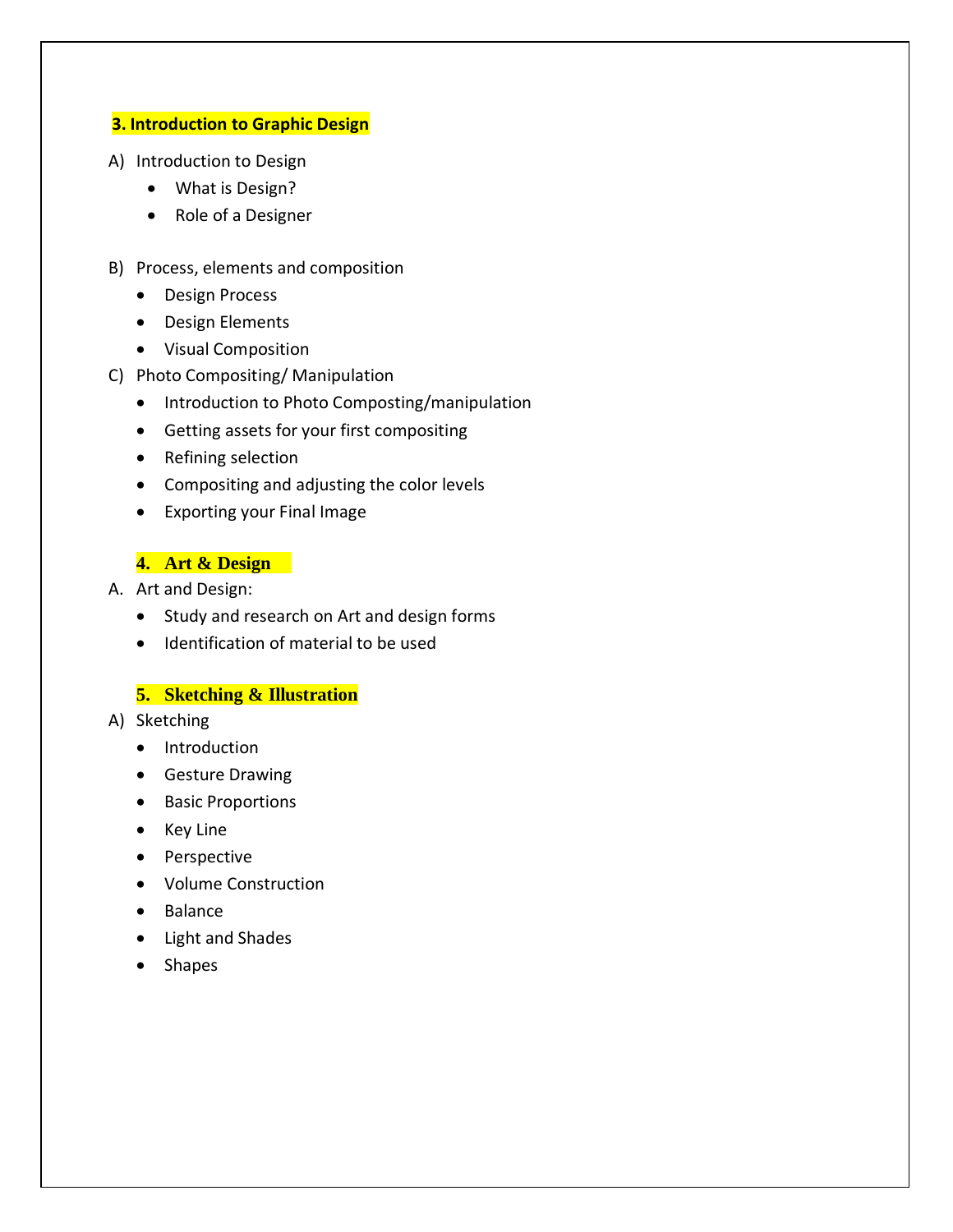#### **6. Colour Theory**

#### A) Colour Theory

- Understanding Colour
- RGB: The additive colour Mixing model
- CMYK: The subtractive
- colour mixing model
- The Colour Wheel
- Hue Shade Tint & tone

#### **7. Photo Compositing/Manipulation**

- Introduction to Photo Compositing/Manipulation
- Getting Assets for your first compositing
- Refining selection
- Compositing and adjusting the color levels
- Exporting your final image

#### **8. Visual Composition**

- Unity
- Balance
- Movement
- Rhythm
- Focus
- Contrast
- Pattern
- Proportion

#### **9. Visual Design**

- Line
- Shape
- Negative/White Space
- Volume
- Colour
- Texture
- Unity
- Gestalt
- Hierarchy
- Balance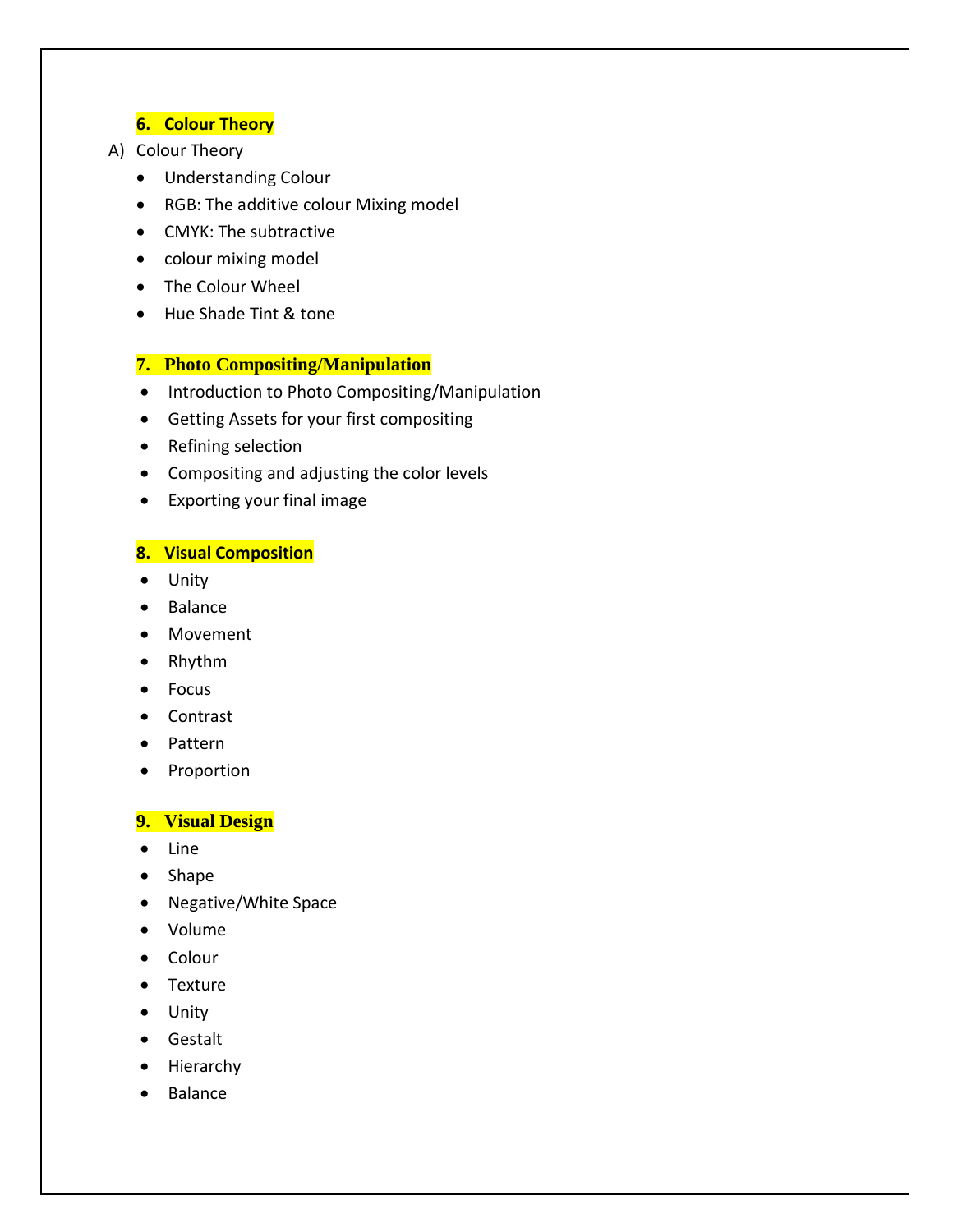- Contrast
- Scale
- Dominance

## **10. Poster Design**

- Goal
- Audience
- Imagery
- Colour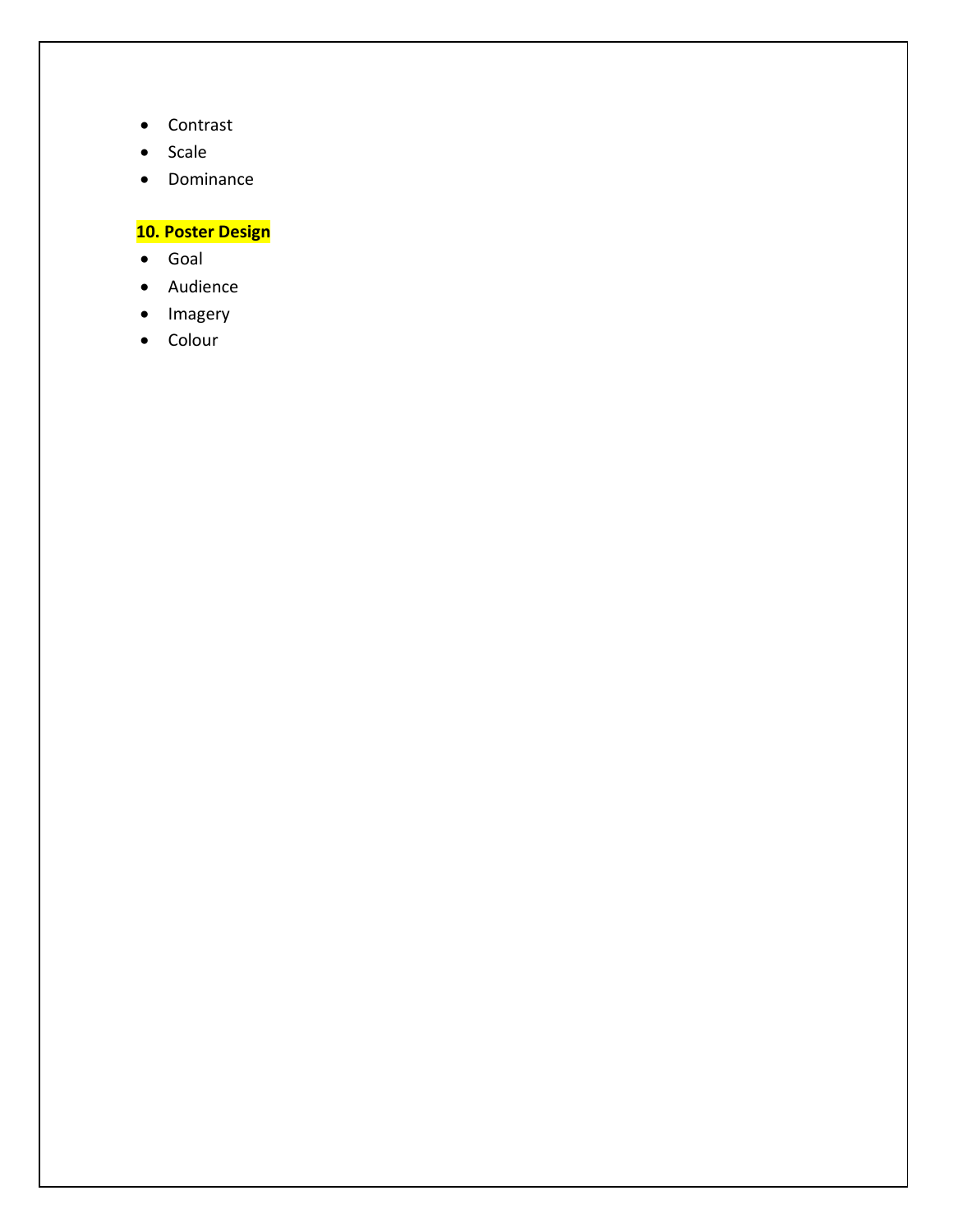## **Sample Question Paper:**

#### *1. \_\_\_\_\_\_\_ is another word for brightness of a color.*

- a. Value
- b. Intensity
- c. Hue
- d. Complementary

#### *2. What words are used to describe color temperature?*

- a. Light and Dark
- b. Hot and Cold
- c. Black and White
- d. Warm and Cool

*3. In order to create a sense of visual symmetry, an artist will incorporate \_\_\_\_\_\_\_\_\_\_\_\_\_\_ within their artwork.*

- a. Contrast
- b. Balance
- c. Unity
- d. Movement

*4. A work of art that has a large red circle in the middle of it is showing a strong sense of* 

a. Contrast

*\_\_\_\_\_\_\_\_\_\_\_\_\_\_.*

- b. Emphasis
- c. Movement
- d. Unity

#### 5**. Three colors that are equal distance apart on the color wheel are called \_\_\_\_\_\_\_\_ .**

- A. intermediate or tertiary colors
- B. Analogous colors
- C. Color triad
- D. Complementary colors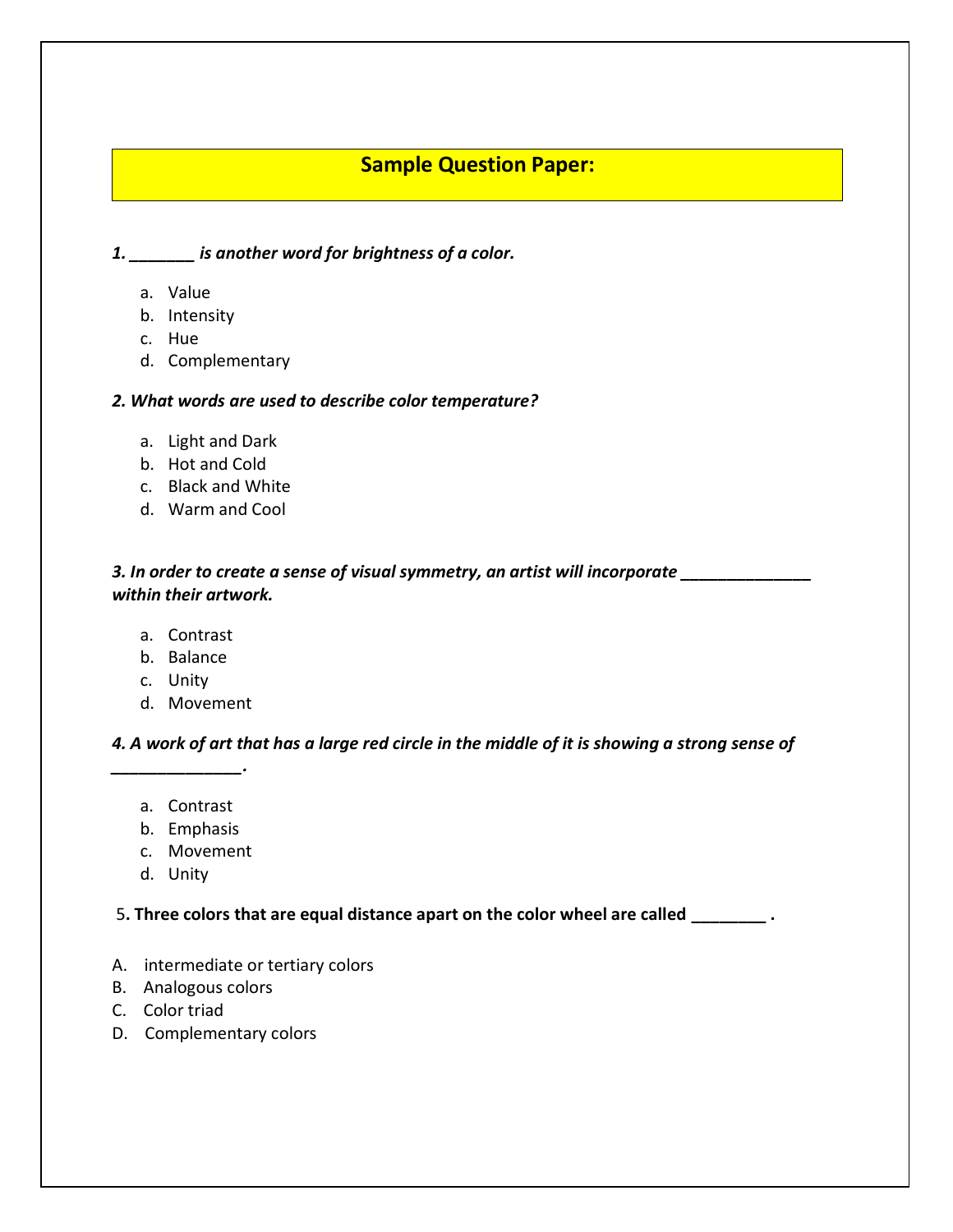#### 6. \_\_\_\_\_\_\_\_ **are obtained by adding white to a hue.**

- A. Neutrals
- B. Tints
- C. Secondary colors
- D. Shades

7. **Artwork in Adobe Illustrator which falls outside of printing box is known as:**

- a) Bleed
- b) Slug
- c) Margin
- d) Spine

8**. Select from the following choices an operation, controlled by the "character":**

- a) Format
- b) Type color
- c) Leading
- d) Hyphenation

## **9. To fill type with a gradient or interested effect which of the following operations must be accomplished first in Illustrator:**

- a) Show type as having an empty fill
- b) Convert type to outline
- c) Click the gradient and select the type while holding shift

#### **10. Which file format will give you the best resolution with a clear background on the web?**

- A. .psd
- B. .png
- C. .gif
- D. .jpg